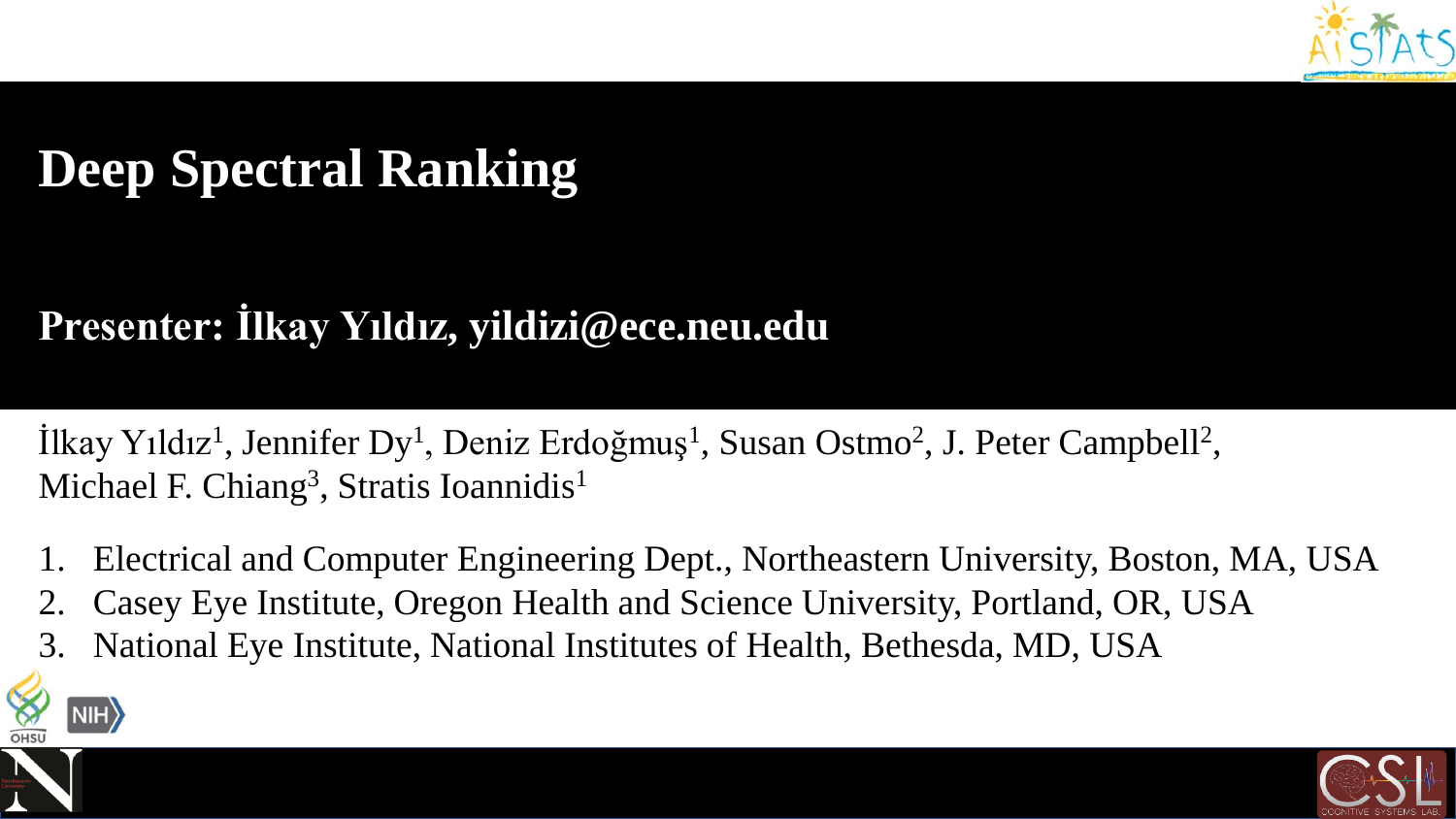# **Motivation**

■ Ranking observations are classic in many domains.



*More diseased image*





*Better Movie*

- **Inference:** Plackett-Luce Model
	- Each sample has a positive *score*.
	- **•** Probability that a sample is ranked higher is proportional to this score.

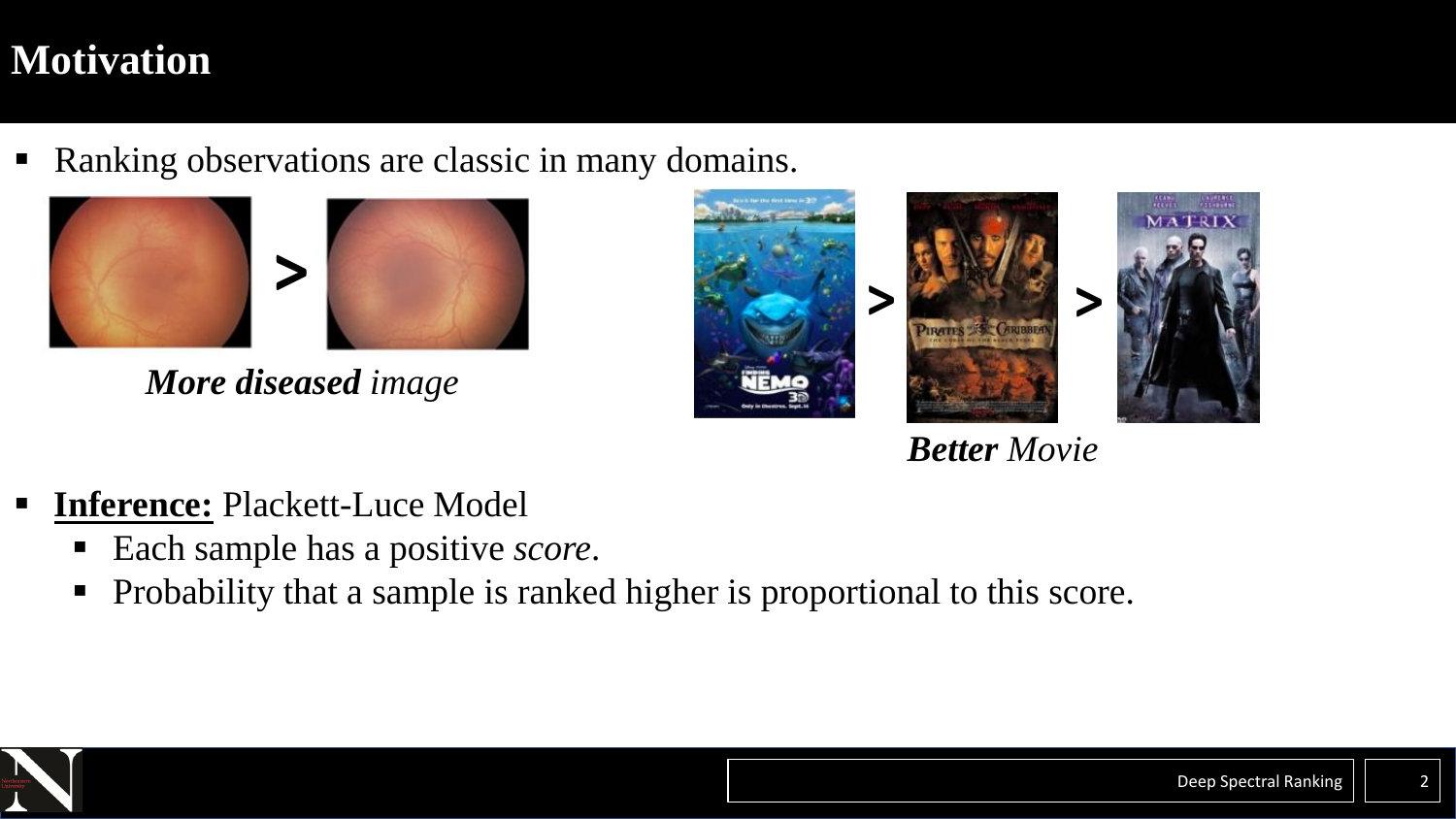# **Motivation**

- **Regression** 
	- **Shallow:** Newton's method *[Tian et al., 2019]*
	- **DNN:** Siamese network attains 0.92 AUC from 80 samples! *[Yıldız et al., 2019]*



*[1] Tian, P., Guo, Y., ..., Chiang, M. F., Dy, J., Erdogmus, D., and Ioannidis, S. (2019). A severity score for Retinopathy of Prematurity. SIGKDD. [2] Yıldız, I., Tian, P., Dy, J., Erdogmus, D., Brown, J., ..., Chiang, M. F., and Ioannidis, S. (2019). Classification and comparison via neural networks. Neural Networks.*

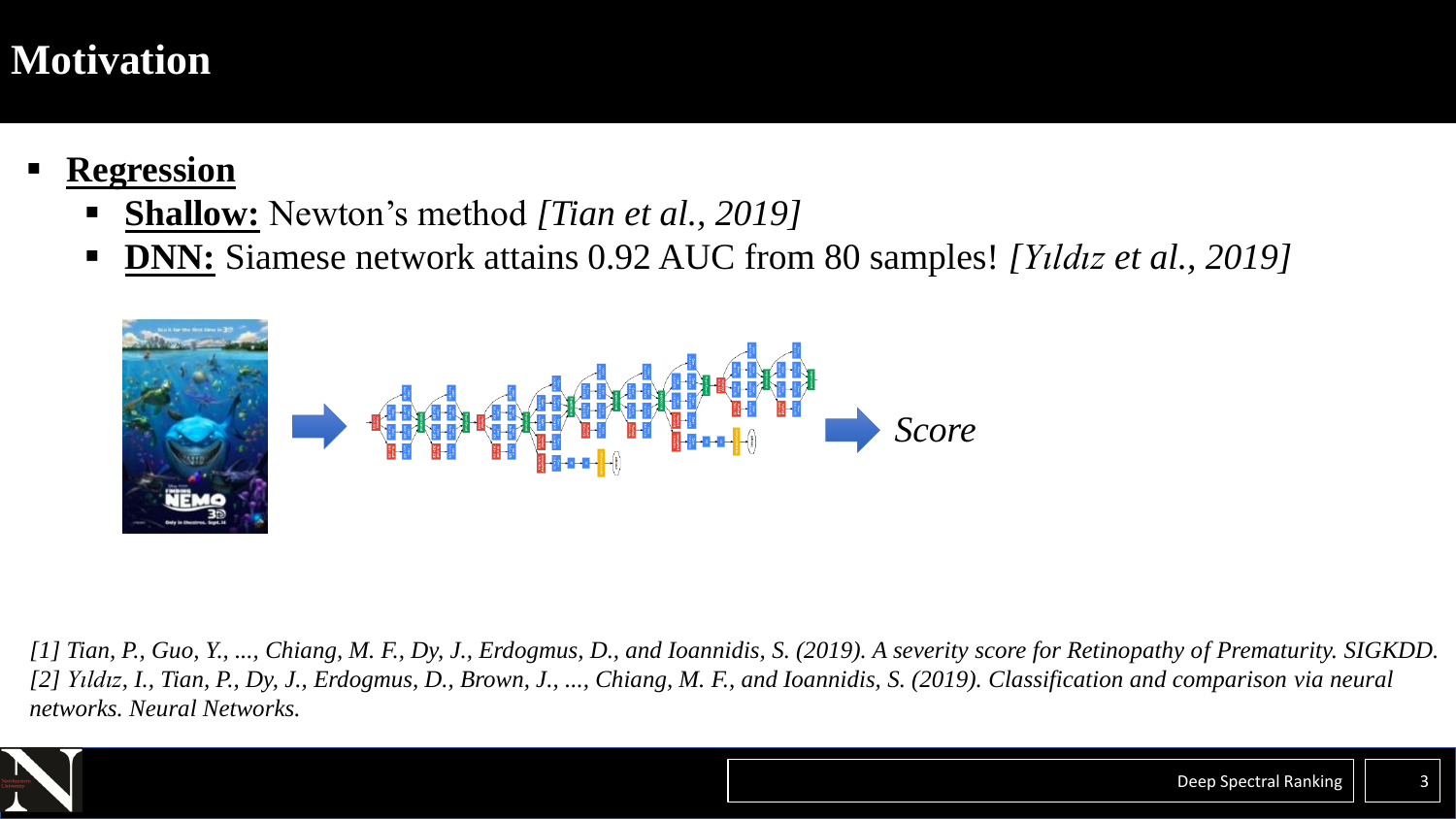# **Challenges**

- Traditional DNN method: *siamese architecture* with *K* identical base networks
- Large –and potentially variable– memory footprint  $K$  samples  $\Leftrightarrow$





- An SGD epoch over  $\binom{n}{K} = O(n^K)$  observations
	- *Exponential* training time

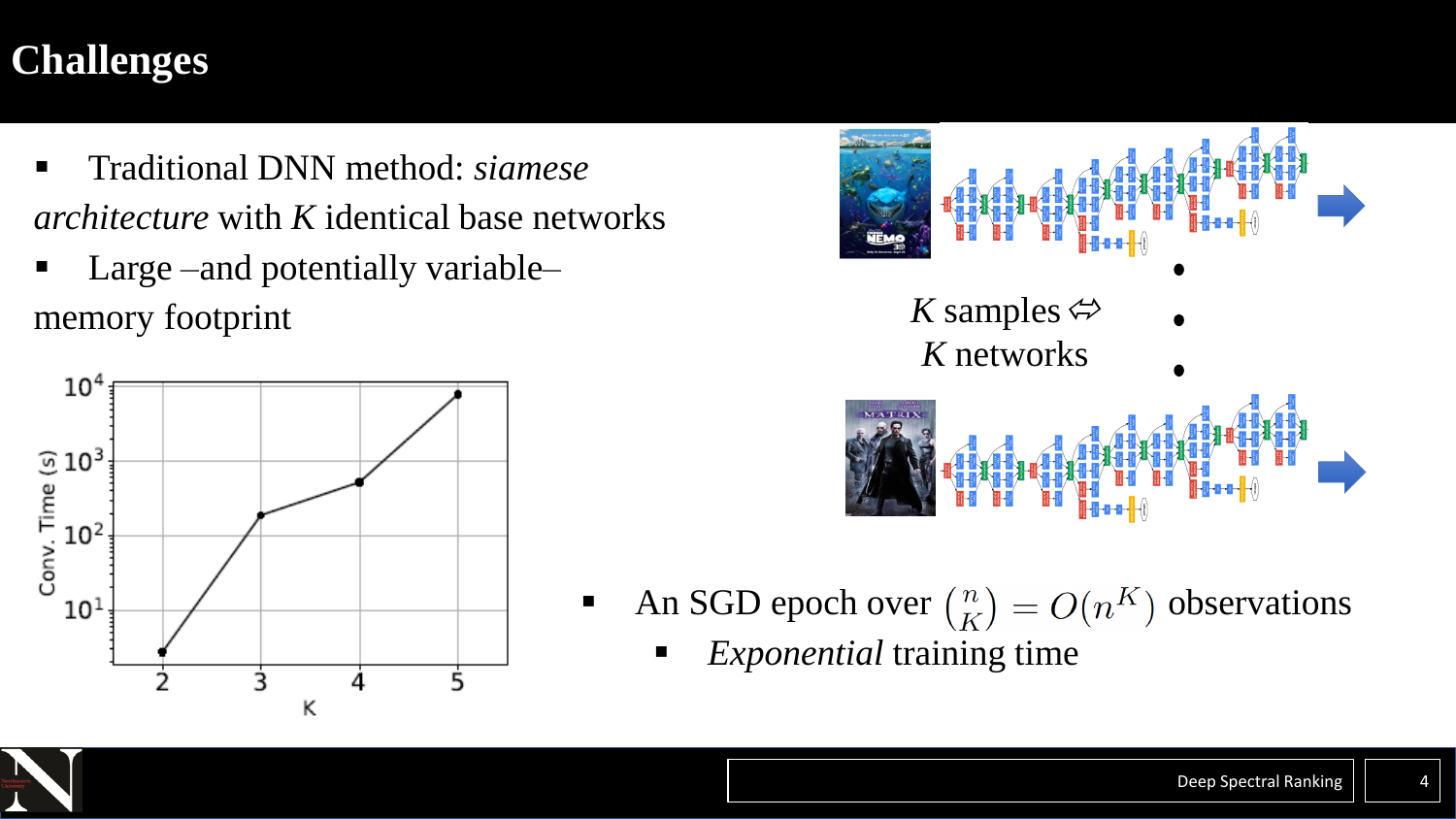# **Challenges**

- A *spectral* algorithm for shallow regression Solve via  $ADMM \rightarrow$ Scores form the stationary distribution of a *Markov Chain*. *[Yıldız et al., 2020]*
- Does not generalize well to deep models!
	- *Scores* form a *distribution*  $\leftrightarrow l_2$  penalty leads to vanishing gradients and stationary points!



*[3] Yıldız, I., Dy, J., Erdogmus, D., ..., Chiang, M. F., and Ioannidis, S. (2020). Fast and accurate ranking regression. AISTATS.*

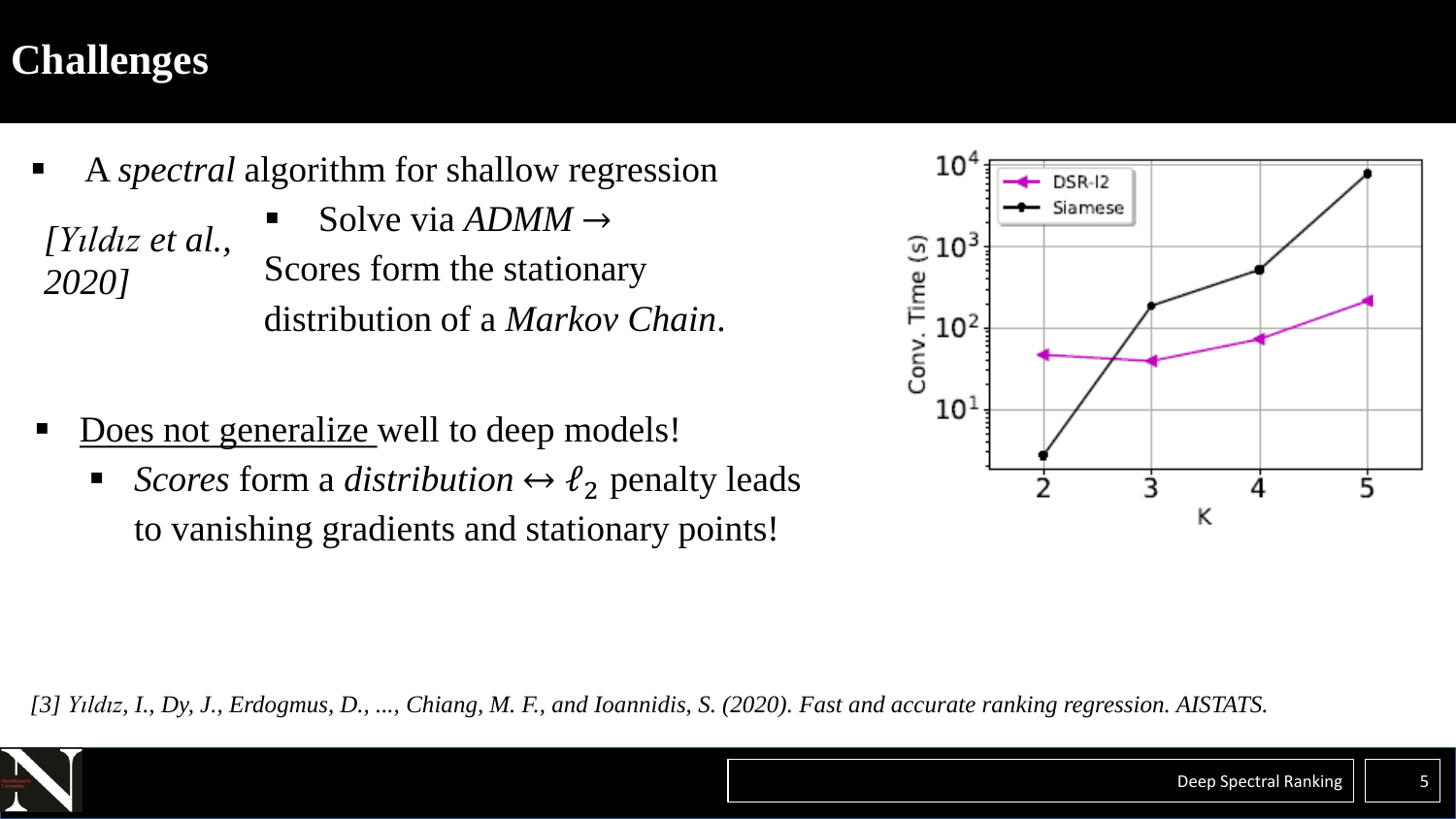# **Challenges**

- A *spectral* algorithm for shallow regression Solve via  $ADMM \rightarrow$ Scores form the stationary distribution of a *Markov Chain*. *[Yıldız et al., 2020]*
- Does not generalize well to deep models!
	- *Scores* form a *distribution*  $\leftrightarrow l_2$  penalty leads to vanishing gradients and stationary points!



*[3] Yıldız, I., Dy, J., Erdogmus, D., ..., Chiang, M. F., and Ioannidis, S. (2020). Fast and accurate ranking regression. AISTATS.*

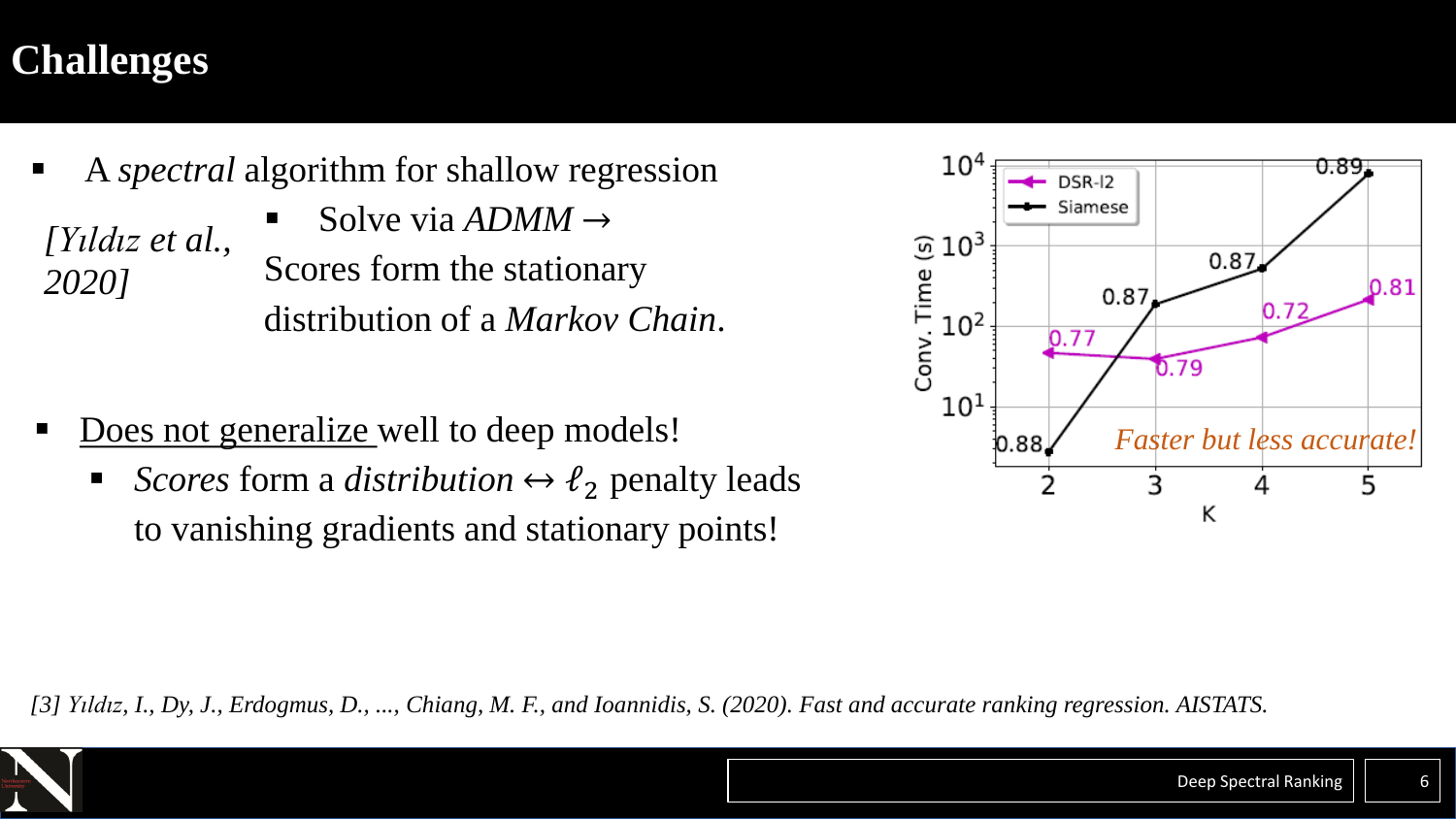- Bridge the gap between *DNN* models and *spectral* algorithms for ranking regression
- Replace ℓ2-penalty of ADMM with *KL divergence*: still amenable to a spectral method!
- Significantly outperform  $\ell_2$ -penalty ADMM *and* siamese network

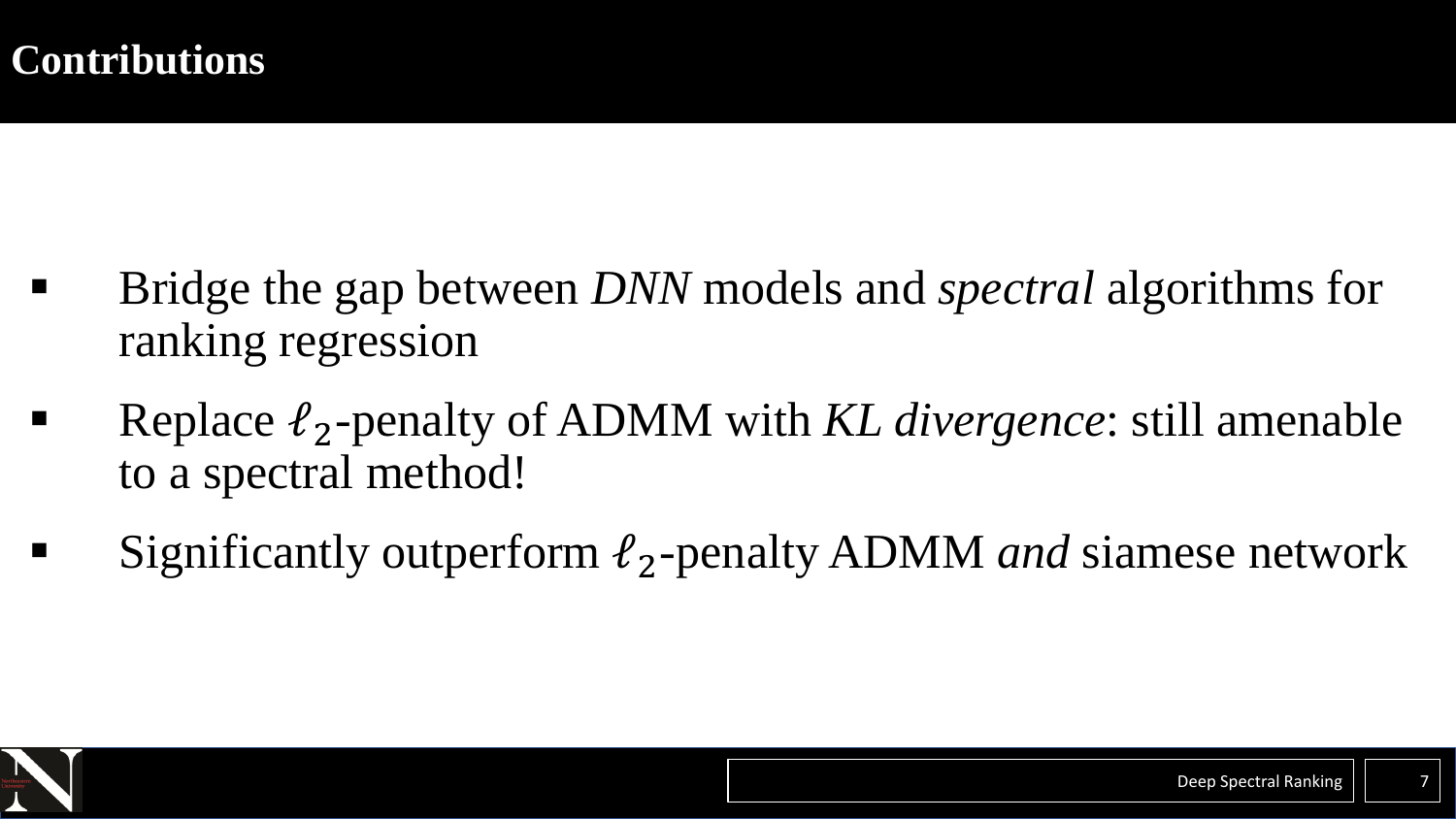# **Problem Formulation**

#### **Plackett-Luce Model**

- For each sample  $i \in \mathcal{N}$ , there exists a score  $\pi_i \in \mathbb{R}_+$ .
- **Given query set of alternatives:**  $A_\ell \subset \mathbb{N}$
- $\blacksquare$  *m* independent choice observations:  $c_{\ell} \in A_{\ell}$ ,  $\ell \in \mathcal{M}$

$$
\mathbf{P}(c_{\ell} | A_{\ell}, \boldsymbol{\pi}) = \pi_{c_{\ell}} / \sum_{j \in A_{\ell}} \pi_j = \pi_{\ell} / \sum_{j \in A_{\ell}} \pi_j
$$



### **Maximum Likelihood Estimation (MLE) for Ranking Regression**

Minimize<sub> $\pi, W$ </sub>  $\mathcal{L}(\mathcal{D} | \pi) \equiv \sum_{\ell=1}^m (\log \sum_{i \in A_\ell} \pi_i - \log \pi_\ell)$ subject to:  $\pi = \tilde{\pi}(X;W) = [\tilde{\pi}_i = \tilde{\pi}(x_i;W)]_{i \in \mathcal{N}}$  $\pi \geq 0,$ 



Traditional siamese architecture has base network:  $\tilde{\pi}(\cdot; W)$ .

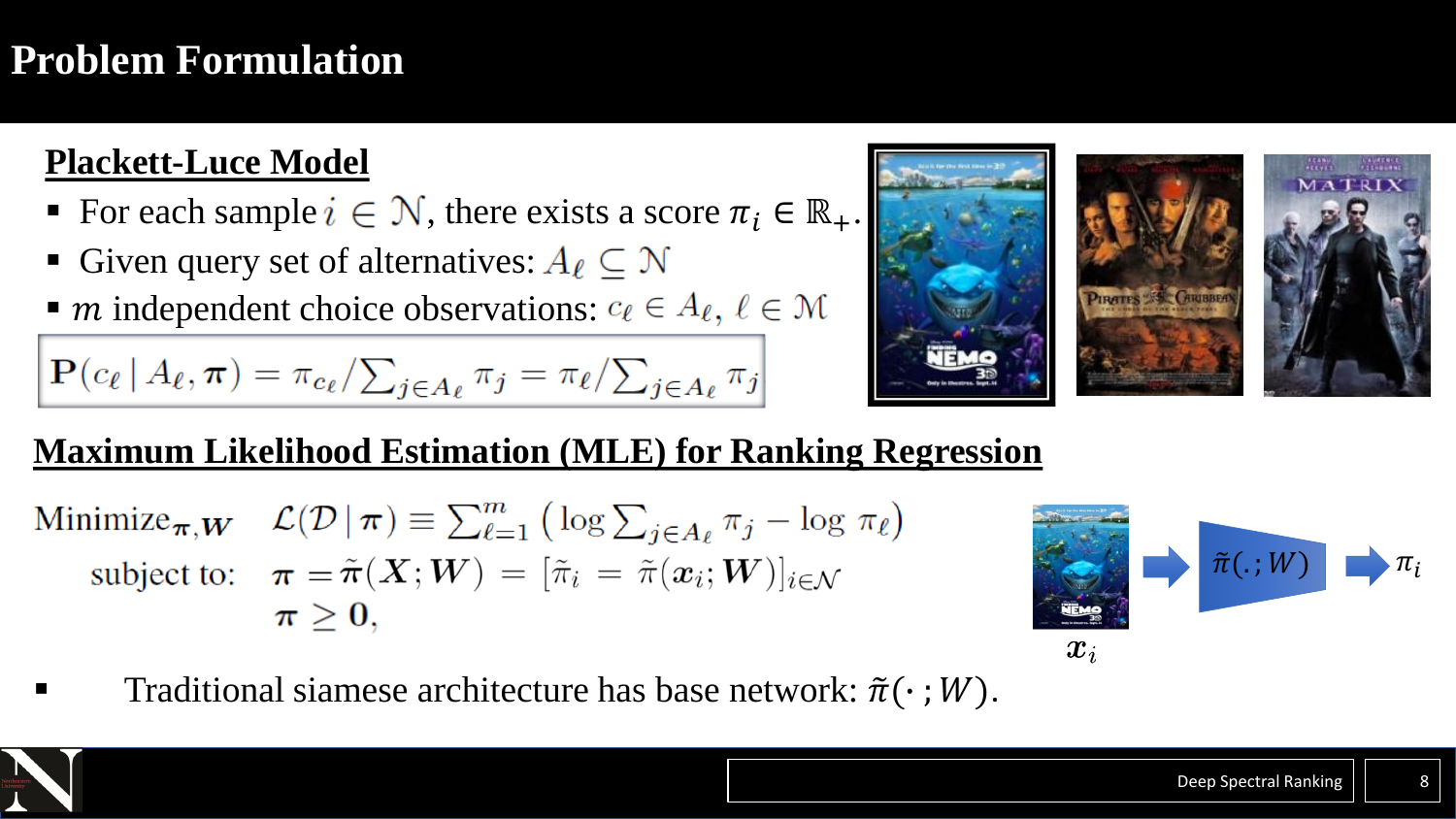### **Alternating Direction Method of Multipliers (ADMM) with generalized penalty**

Minimize<sub>$$
\pi
$$</sub>, $\mathbf{w}$   $\mathcal{L}(\mathcal{D} | \pi) \equiv \sum_{\ell=1}^{m} (\log \sum_{j \in A_{\ell}} \pi_j - \log \pi_{\ell})$   
subject to:  $\pi = \tilde{\pi}(X; W), \quad \pi \ge 0$ ,

**• ADMM:** Decouple optimization of scores and parameters

$$
L_{\rho}(\boldsymbol{\pi}, \boldsymbol{W}, \boldsymbol{y}) = \mathcal{L}(\mathcal{D} \,|\, \boldsymbol{\pi}) + \boldsymbol{y}^{\top}(\boldsymbol{\pi} - \tilde{\boldsymbol{\pi}}(\boldsymbol{X}; \boldsymbol{W})) + \rho \cdot D_{p}(\boldsymbol{\pi} || \tilde{\boldsymbol{\pi}}(\boldsymbol{X}; \boldsymbol{W}))
$$

$$
\pi^{k+1} = \underset{\boldsymbol{\pi} \in \mathbb{R}^{n}}{\arg \min} L_{\rho}(\boldsymbol{\pi}, \boldsymbol{W}^{k}, \boldsymbol{y}^{k})
$$
\nEfficient spectral approach over the exponential ranking data!  
\n
$$
\boldsymbol{W}^{k+1} = \underset{\boldsymbol{W} \in \mathbb{R}^{d'}}{\arg \min} \rho D_{p}(\boldsymbol{\pi}^{k+1} || \tilde{\boldsymbol{\pi}}(\boldsymbol{X}; \boldsymbol{W})) - \boldsymbol{y}^{k \top} \tilde{\boldsymbol{\pi}}(\boldsymbol{X}; \boldsymbol{W})
$$
\nLinear in number of samples!  
\n
$$
\boldsymbol{y}^{k+1} = \boldsymbol{y}^{k} + \rho(\boldsymbol{\pi}^{k+1} - \tilde{\boldsymbol{\pi}}(\boldsymbol{X}; \boldsymbol{W}^{k+1}))
$$
\nDual variable update

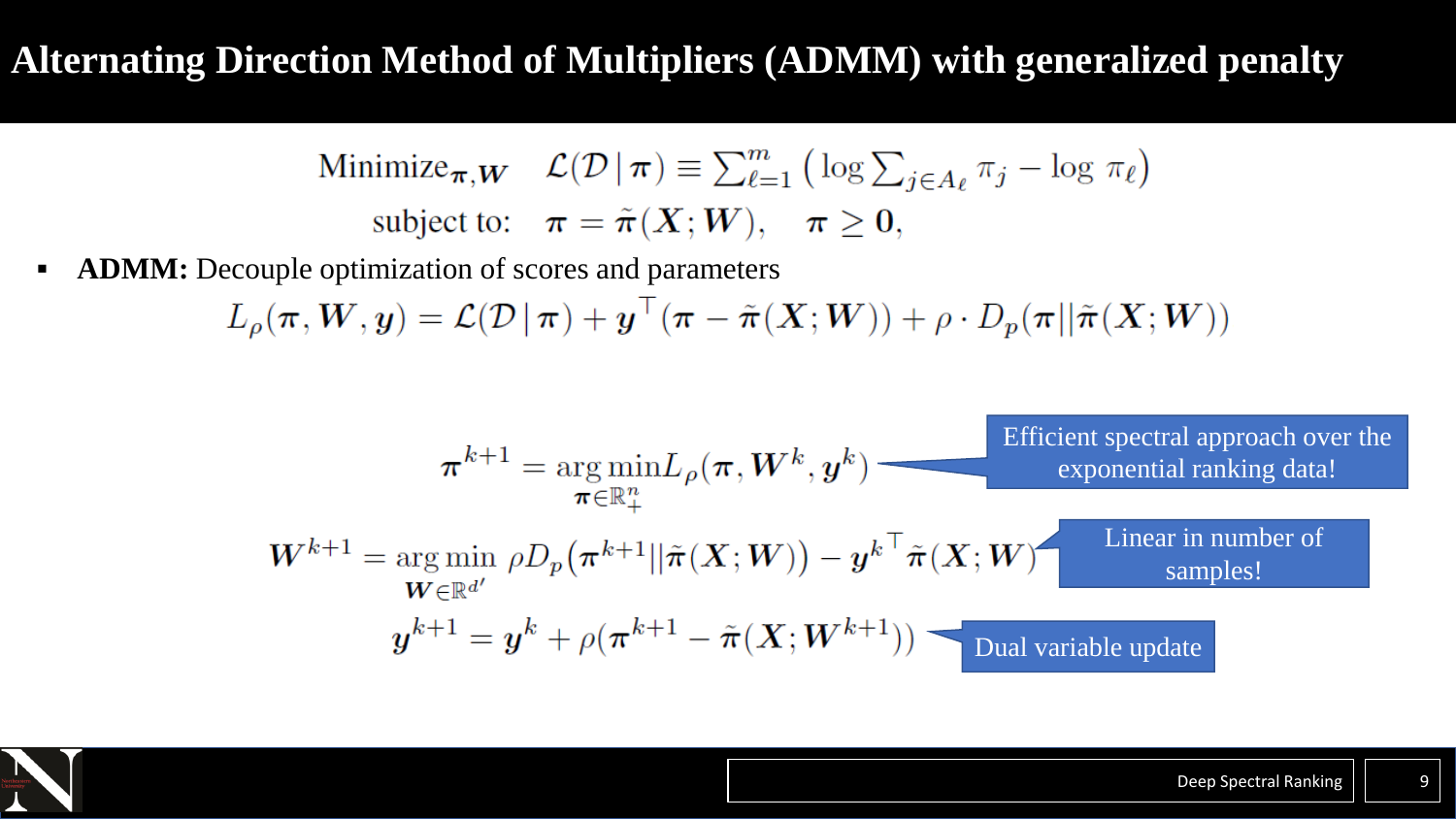### **Scores are still amenable to a spectral solution!**

$$
\frac{\partial L_{\rho}(\pi, W^k, y^k)}{\partial \pi_i} = 0 \ \forall i \ \sum_{j \neq i} \pi_j \lambda_{ji}(\pi) - \sum_{j \neq i} \pi_i \lambda_{ij}(\pi) = \pi_i \sigma_i, \qquad (15)
$$

**Theorem 4.2.** Eq.  $(15)$  are the balance equations of a continuous-time  $M\overline{C}$  with transition rates:

$$
\mu_{ji}(\pi) = \begin{cases} \lambda_{ji}(\pi) + \frac{2\pi_i \sigma_i \sigma_j}{\sum_{t \in \mathcal{N}_-} \pi_t \sigma_t - \sum_{t \in \mathcal{N}_+} \pi_t \sigma_t} \\ if \ j \in \mathcal{N}_+ \ and \ i \in \mathcal{N}_- \\ \lambda_{ji}(\pi) \ \ otherwise, \end{cases} \tag{16}
$$

*Stationary scores are also the stationary distribution of the continuous time MC.* 

$$
\sigma_i(\boldsymbol{\pi}) = \rho \frac{\partial D_p(\boldsymbol{\pi} || \tilde{\boldsymbol{\pi}}^k)}{\partial \pi_i} + y_i^k
$$

$$
\textbf{ILSRX: } \left[ \pi^{l+1} = \text{ssd} \left( M(\pi^l) \right) \right]
$$

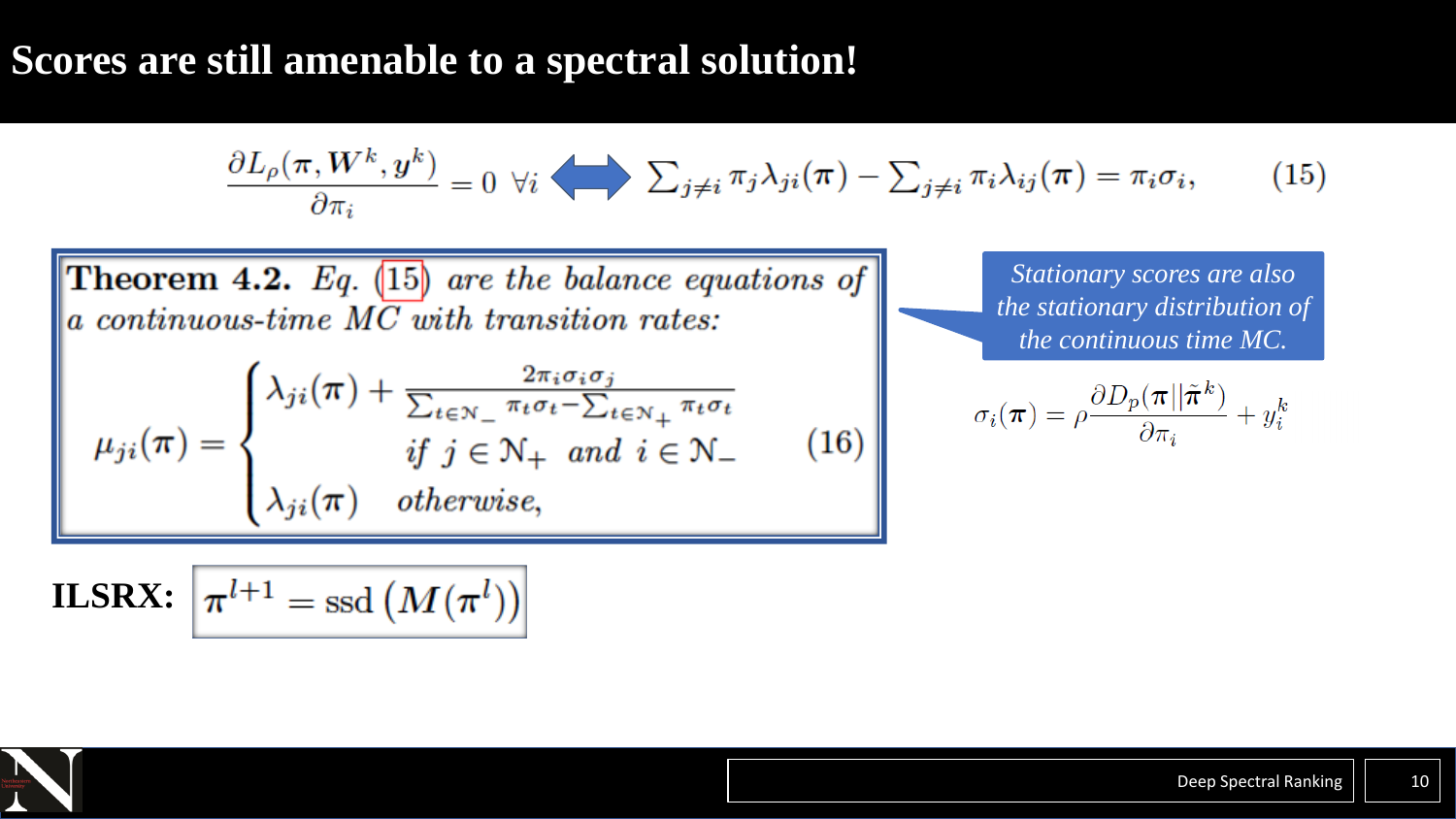# **ADMM + KL proximal penalty**

$$
\mathbf{l}_2 \text{ proximal penalty: } D_p(\pi || \tilde{\pi}) = || \tilde{\pi} - \pi ||_2^2
$$

$$
W^{k+1} = \underset{\mathbf{W} \in \mathbb{R}^{d'}}{\arg \min} \quad || \tilde{\pi}(X; \mathbf{W}) - (\pi^{k+1} + \frac{1}{\rho} y^k) ||_2^2
$$

**KL** proximal penalty:  $D_p(\pi || \tilde{\pi}) = \sum_{i=1}^n \pi_i \log \frac{\pi_i}{\tilde{\pi}_i}$ 

 $\label{eq:Wk+1} \begin{split} \boldsymbol{W}^{k+1} = \underset{\boldsymbol{W} \in \mathbb{R}^{d'}}{\arg\min} \ \sum_{i=1}^n ( - \tfrac{y_i^k}{\rho} \tilde{\pi}_i - \pi_i^{k+1} \log \tilde{\pi}_i ) \end{split}$ 

- $\bullet$   $\ell_2$  loss: Prone to vanishing gradients and reaching stationary points.
- Naturally suited as  $\pi = [\pi_i]_{i \in [n]} \in \mathbb{R}^n_+$ is a distribution.
- Max-entropy loss: better fitting and convergence



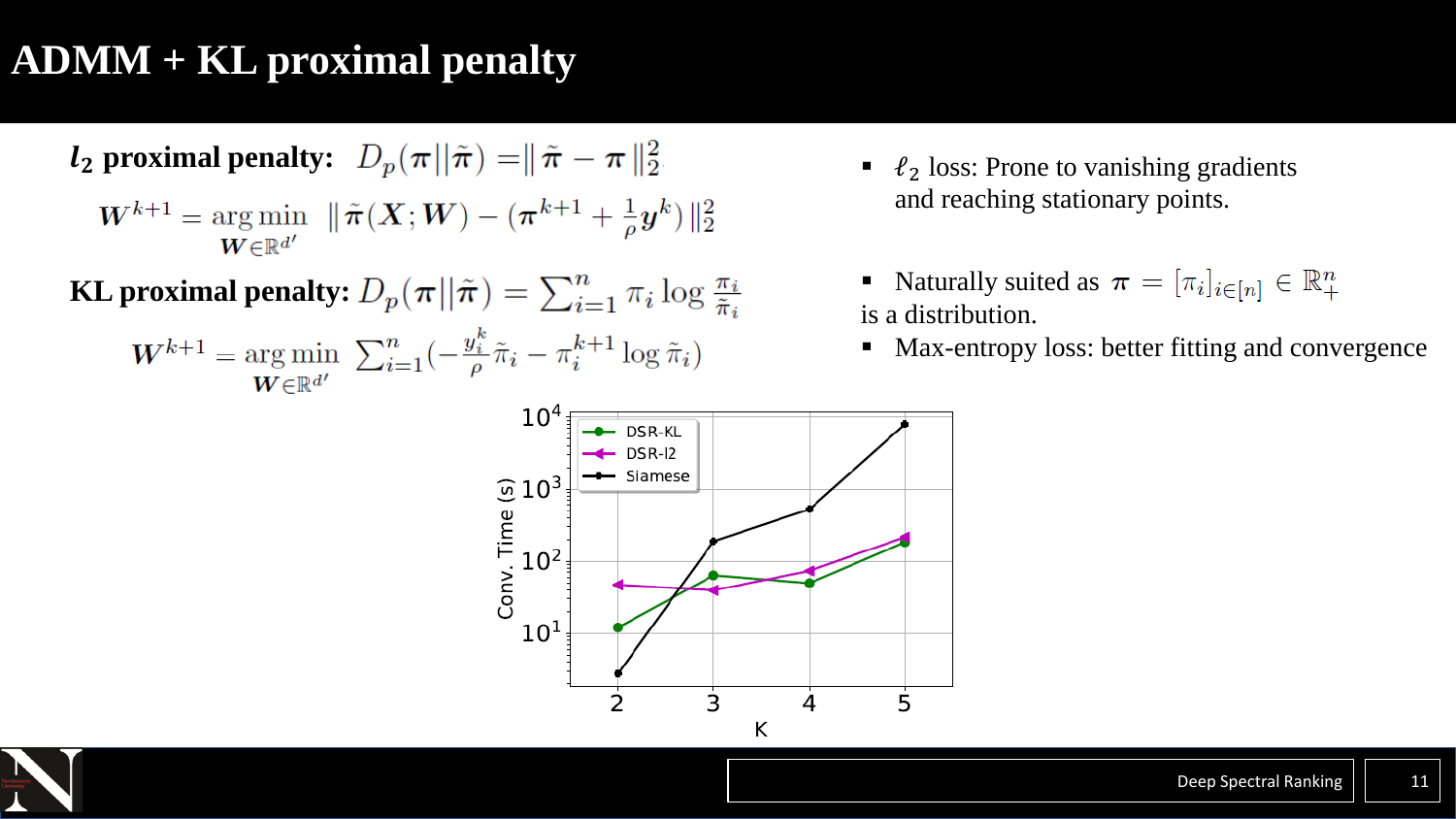# **ADMM + KL penalty**

$$
l_2
$$
 proximal penalty:  $D_p(\pi || \tilde{\pi}) = || \tilde{\pi} - \pi ||_2^2$ 

$$
W^{k+1} = \arg\min_{\bm{W} \in \mathbb{R}^{d'}} \ \|\tilde{\pi}(X; W) - (\pi^{k+1} + \frac{1}{\rho}y^k)\|_2^2
$$

**KL** proximal penalty:  $D_p(\pi || \tilde{\pi}) = \sum_{i=1}^n \pi_i \log \frac{\pi_i}{\tilde{\pi}_i}$ 

$$
W^{k+1} = \underset{\mathbf{W} \in \mathbb{R}^{d'}}{\arg \min} \ \sum_{i=1}^{n} \left( -\frac{y_i^k}{\rho} \tilde{\pi}_i - \pi_i^{k+1} \log \tilde{\pi}_i \right)
$$

- $\bullet$   $\ell_2$  loss: Prone to vanishing gradients and reaching stationary points.
- Naturally suited as  $\pi = [\pi_i]_{i \in [n]} \in \mathbb{R}_+^n$ is a distribution.
- Max-entropy loss: better fitting and convergence



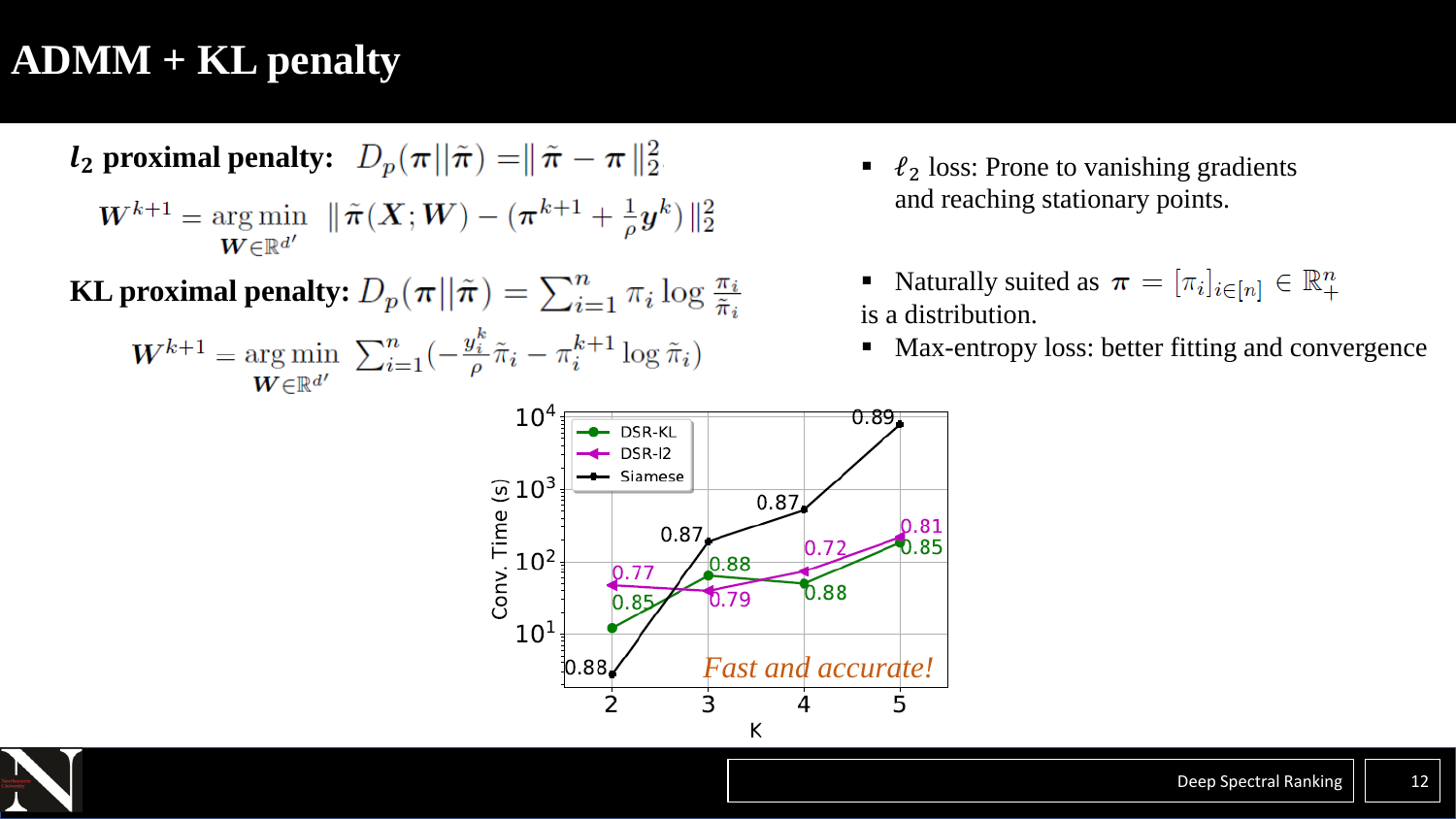# **Faster Training AND Better Predictions!**